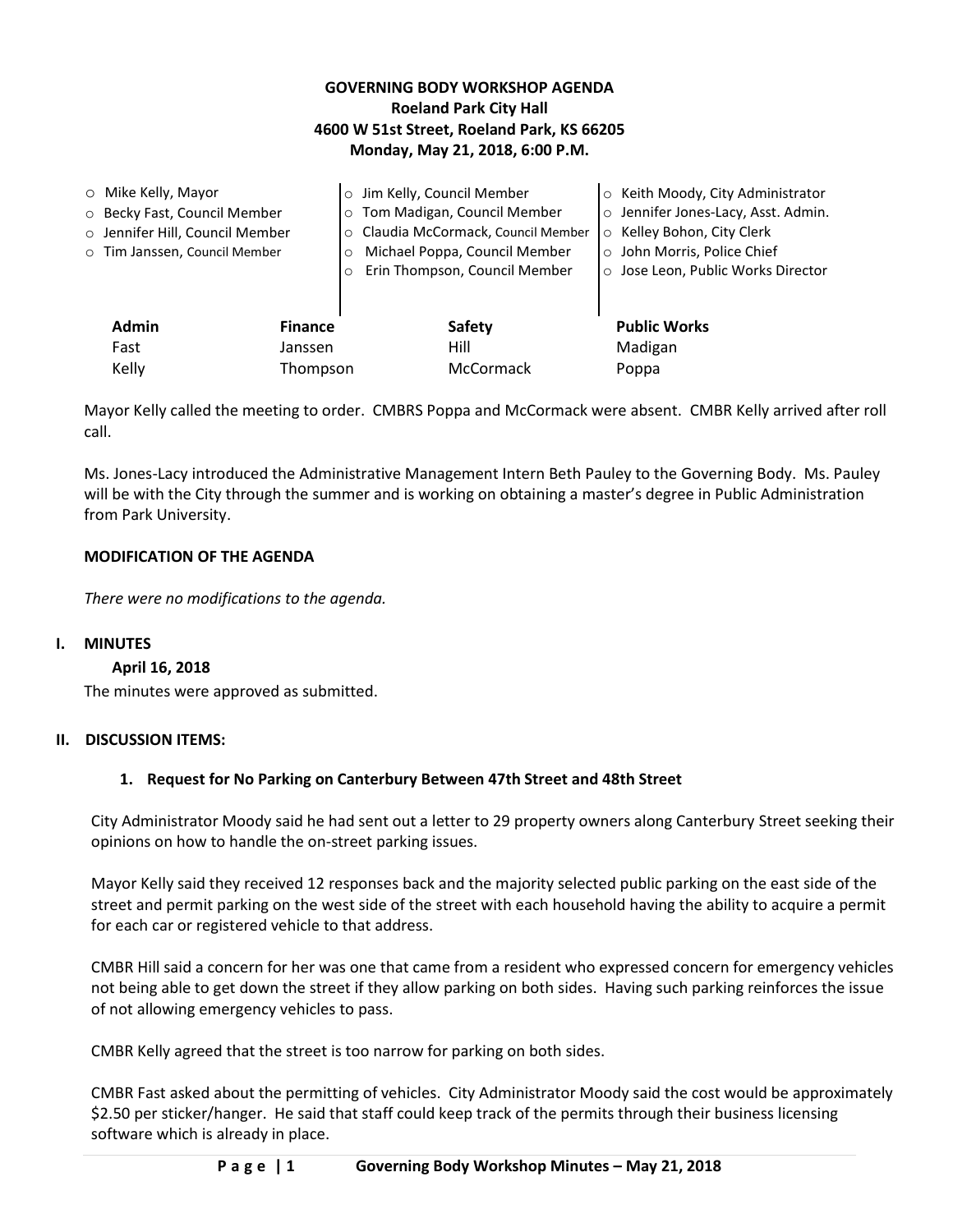CMBR Hill said parking has been temporarily restricted on the west side of the street.

CMBR Madigan asked if they could restrict parking on Delmar until they come up with something.

CMBR Hill said they should put up permanent no parking signs.

CMBR Janssen said he feels like the situation on Canterbury has been exacerbated by the parking lot being closed at the corner of 47th and Mission. He hopes that once that corner is developed it will provide relief to the Canterbury residents. In the meantime, he does support the permitting as well as having parallel parking lines on the street.

The Admin and Safety Committees will confer to propose permitted parking options on residential streets.

# **2. Request for No Parking on Delmar Between 47th Street and 47th Terrace**

## *Public Comment:*

**Rich Weber** (4703 Delmar) Mr. Weber is continuing to have problems with the person across the street on County Line Road who has seven cars, one of which has been parked in front of his house for over two weeks and two that are right by his driveway. It blocks visibility and creates a safety hazard. He added that there is difficulty when it comes to plowing the streets. He requested that there be no parking on Delmar from 47th Terrace to 47th Street.

There was general consensus for an interim temporary no parking on Delmar between 47th Street and 47th Terrace.

City Administrator Moody said they will need to get more signs which say No Parking by Order of Chief of Police.

City Administrator Moody asked if the Governing Body would want a proposed ordinance developed to restrict parking on both sides of Delmar by the next Council meeting. Parking in the City is already restricted by ordinance. All that would be needed is to describe the segment of street and what is being restricted, which can then be added to the ordinance.

There was consensus to review the ordinance language at the next Governing Body Workshop.

# **3. 1st Quarter Financials**

Ms. Jones-Lacy said she was happy to report that the state of the primary revenues are very good for both the projected/budgeted revenues and what they have actually collected year-to-date. Property tax revenues are up 3.3 percent over the prior year. Sales tax revenues are also higher than the same time last year at 10.3 percent. Licenses and permits are down 21 percent from last year largely because no single family new construction permits have been filed. Revenue from business and animal licenses are down 34 percent. This is believed to be due to a glitch in the system that did not send out courtesy reminder notices. Staff has addressed that issue and they anticipate those revenues will increase.

Expenditures are approximately \$390,000 higher through the first quarter of 2017. The reason for this is the standard expenses are hitting the books earlier than they did at this time in 2017. There are also pool operations expenses reflected and that will be moved out. Also an audit adjustment did not get made because it was for a 2017 expense and that will be changed going forward. The Public Works Department spent additional money on equipment repair. There was also the expense of tree removal in Nall Park. They also transferred more resources to the Equipment Reserve Fund than in prior years due to the purchase of the new leaf machine and wheel loader. Pension rates are also higher this year as well as solid waste fees.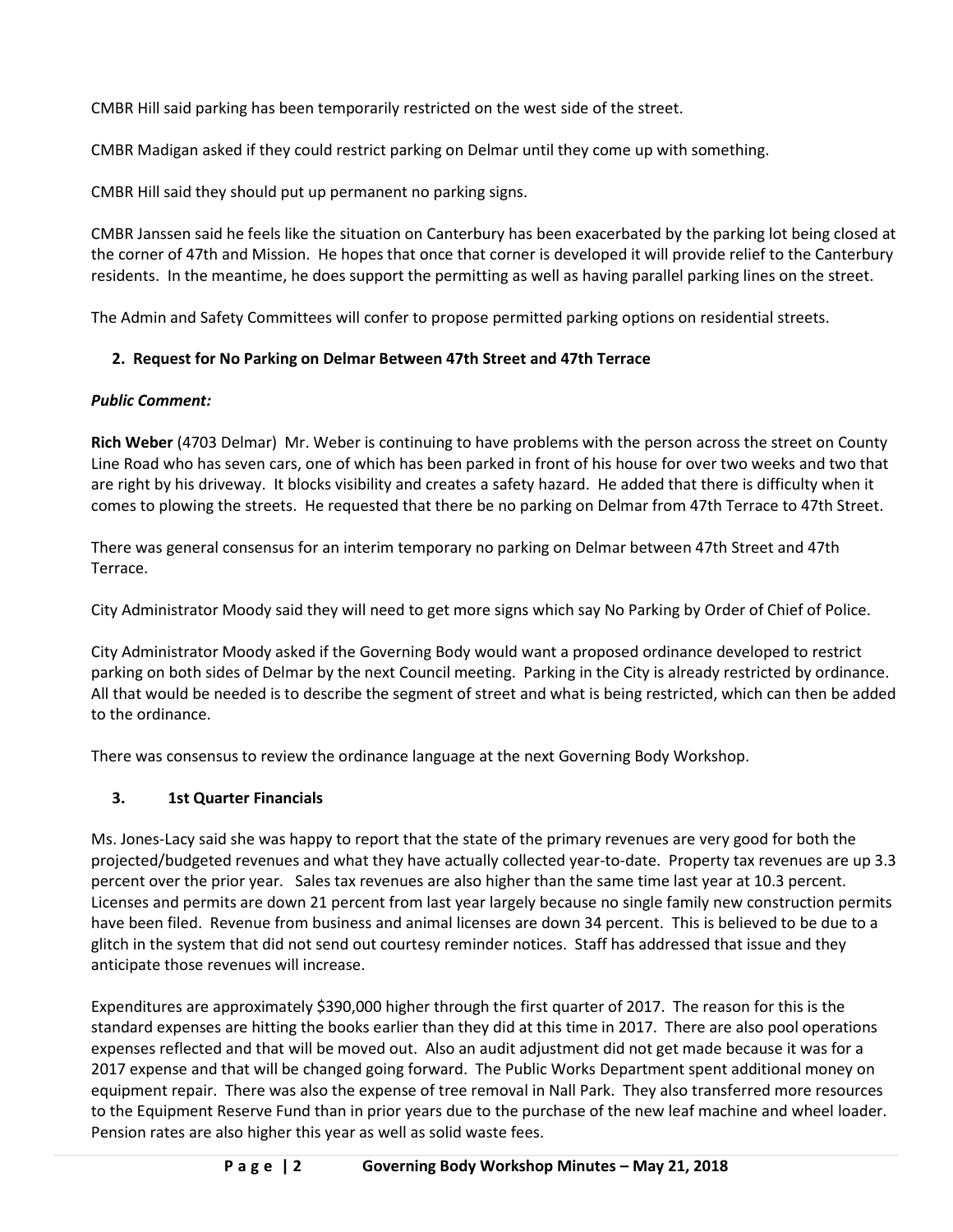Ms. Jones-Lacy reviewed the different funds comparing the actual revenues with the projected revenues. She pointed out that there will be a huge drop in debt service payments as those items are being paid off rather quickly.

## **4. Approval of Shared Parking for Imagine Wholeness 5204 Roe Blvd**

Ms. Jones-Lacy said the 5204 Roe property is for sale and the Imagine Wholeness business wants to move into that space. Per zoning regulations, they are required to have four spaces per 1,000 feet. Currently the lot has one parking space. The tenant reached out to CVS and has gotten permission to share six spaces.

Lynn Provias, property manager for the Roeland Park Center, said they would allow Julia Thomas, owner of Imagine Wholeness to lease six spaces from them.

Staff recommends approval and added that they have encouraged shared parking in the past. Mr. Jacobson, the City's Building Official, does not see any major issues with this particular configuration.

CMBR Hill said she may have to recuse herself from a vote as she is friends with the former owner.

Julia Thomas, Imagine Wholeness owner and Patrick Moylan, property owner, were present at the meeting to answer questions.

Mr. Moylan said he has worked with Ms. Thomas to negotiate terms of parking with the management of the shopping center. He said that no one parks in those spots now. He added that Ms. Thomas has worked hard to be a good business for Roeland Park.

There was agreement to move this item forward to the Consent Agenda of the Council meeting.

# **5. Discuss Leaf Pickup for Westwood and Westwood Hills**

Public Works Director Leon said their leaf program operation and schedule is changing significantly. He would like to postpone leaf pickup service this year for Westwood Hills and Westwood so that they can evaluate the management and operation of their new program. He feels that it would over-commit the staff and put them in a position where they might not be able to abide by the agreement they have with those cities.

CMBR Madigan agreed with Mr. Leon's suggestion and believed they should devote their time to the City to find out what they can do.

Mayor Kelly respectfully disagreed with Mr. Leon's suggestion. He felt it was important to continue the City's relationship with Westwood and Westwood Hills. He felt they would be able to accomplish the work for those cities as well as Roeland Park with the new equipment. He also suggested that if they were to continue the agreement with those cities they should share in the liability of the machine.

CMBR Janssen asked if they could lease their old leaf equipment to Westwood. Public Works Director Leon said the challenge is large as those cities do not have their own dump trucks.

CMBR Kelly agreed with the Mayor but could not recommend staff working extra hours on Sunday.

Public Works Director Leon clarified that he was not asking that they never do this again, but would recommend postponing it for a year.